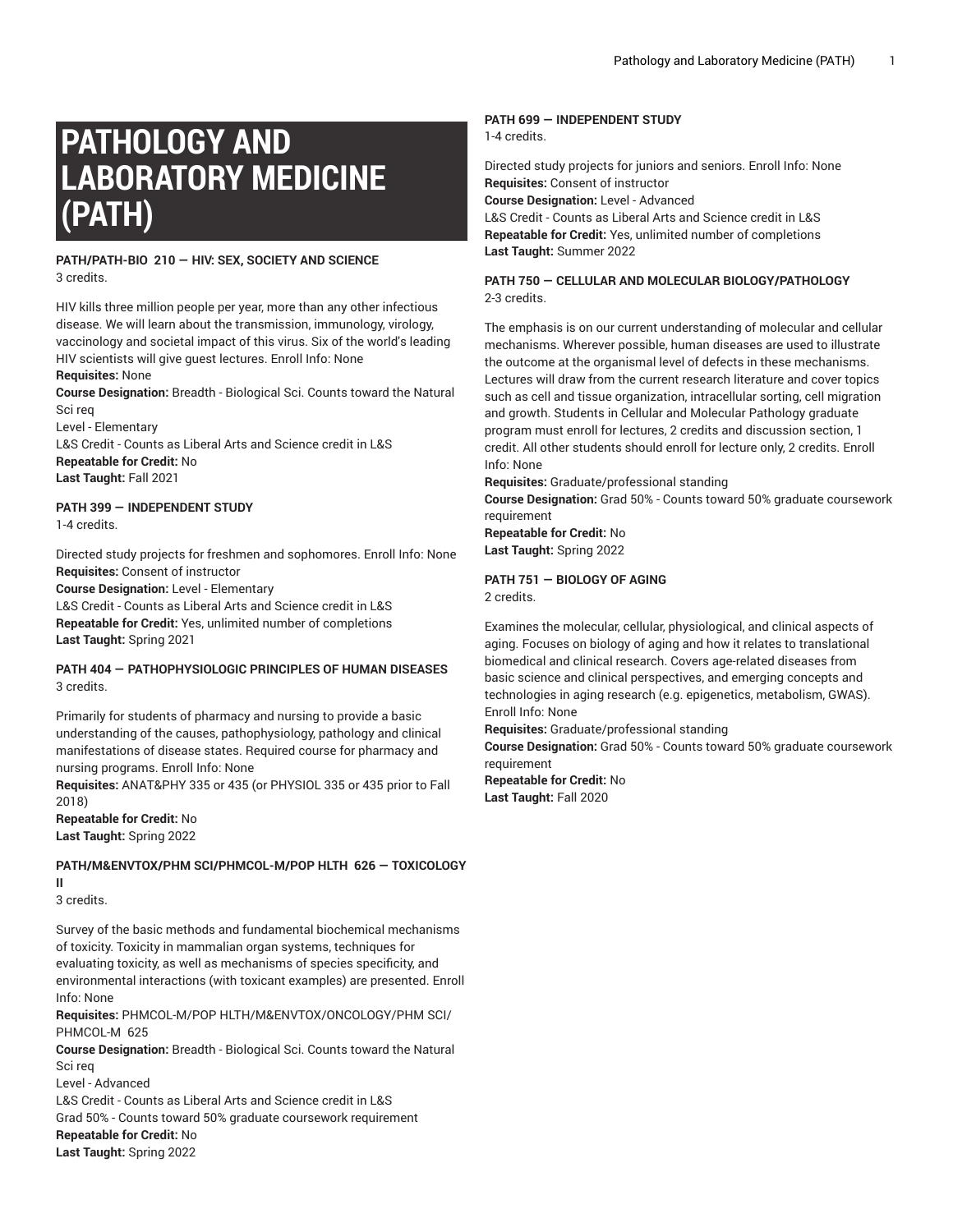# **PATH 755 — RESPONSIBLE CONDUCT IN RESEARCH: RESEARCH ETHICS, RIGOR, REPRODUCIBILITY AND TRANSPARENCY** 2 credits.

Meets the NIH Institutional Training Grant requirements covering all ten of targeted areas in biomedical research. Subject matter incorporates the following topics for instruction: 1) Conflict of interest - personal, professional, and financial; 2) Policies regarding human subjects, and rigor and reproducibility in clinical research; 3) Policies regarding live vertebrate animal subjects, rigor and reproducibility and transparency in pre-clinical research, and safe laboratory practices; 4) Mentor and mentee responsibilities and relationships; 5) Collaborative research including collaborations with industry; 6) Peer review; 7) Data acquisition and laboratory tools (management, sharing and ownership); 8) Research misconduct and policies for handling misconduct; 9) Responsible authorship and publication; 10) The scientist as a responsible member of society, contemporary ethical issues in biomedical research, and the environmental and societal impacts of scientific research. Enroll Info: None

**Requisites:** Graduate/professional standing

**Course Designation:** Grad 50% - Counts toward 50% graduate coursework requirement

**Repeatable for Credit:** No

# **PATH 802 — HISTOPATHOLOGY FOR TRANSLATIONAL SCIENTISTS** 3 credits.

Introduces the pathogenesis of disease via integration of actual autopsy patient cases. Emphasis is placed on understanding the basic mechanisms of disease at the level of cell, organ, and body, as well as the morphologic expression patterns of selected common specific disease processes. Participate in autopsy gross organ conferences as well as microscopic review sessions. Concepts covered in lectures will be applied and reinforced in the interactive autopsy sessions. Observe at least one full autopsy, gaining a three-dimensional understanding of structure and disease. Enroll Info: None

**Requisites:** Declared in Cellular and Molecular Pathology graduate program

**Course Designation:** Grad 50% - Counts toward 50% graduate coursework requirement

**Repeatable for Credit:** No **Last Taught:** Fall 2021

#### **PATH 803 — PATHOGENESIS OF MAJOR HUMAN DISEASES** 3 credits.

This course will focus on disease pathogenesis and discussion of the leading disease research model. Throughout the course, we will combine expert clinicians, basic scientists, and literature review on specific major diseases. Enroll Info: None

**Requisites:** Graduate/professional standing

**Course Designation:** Grad 50% - Counts toward 50% graduate coursework requirement

**Repeatable for Credit:** No **Last Taught:** Fall 2021

# **PATH 807 — IMMUNOPATHOLOGY: THE IMMUNE SYSTEM IN HEALTH AND DISEASE**

2 credits.

Gain fundamental knowledge of immunopathology and molecular immunology medicine, and have an in-depth research experience that combines pathobiological and translational immunology research. Enroll Info: None

**Requisites:** Graduate/professional standing

**Course Designation:** Grad 50% - Counts toward 50% graduate coursework requirement

**Repeatable for Credit:** No **Last Taught:** Spring 2022

#### **PATH 809 — MOLECULAR MECHANISMS OF DISEASE** 2 credits.

Focuses on molecular mechanisms of diseases. Course will focus on four modules: Neuroscience, cancer biology, growth factor/matrix biology, and immunology. Course will consist of a one hour lecture and a one hour group discussion. Enroll Info: None

**Requisites:** Declared in Cellular and Molecular Pathology graduate program

**Course Designation:** Grad 50% - Counts toward 50% graduate coursework requirement

**Repeatable for Credit:** No **Last Taught:** Spring 2022

# **PATH 900 — SEMINAR**

0 credits.

Weekly Seminar for graduate students, professional students, medical professionals. Enroll Info: None **Requisites:** Graduate/professional standing **Course Designation:** Grad 50% - Counts toward 50% graduate coursework

requirement

**Repeatable for Credit:** Yes, unlimited number of completions **Last Taught:** Spring 2022

#### **PATH 901 — STUDENT SEMINAR / JOURNAL CLUB** 1 credit.

Review of current publications on relevant topics selected by department faculty and trainer. Enroll Info: None

**Requisites:** Graduate/professional standing

**Course Designation:** Grad 50% - Counts toward 50% graduate coursework requirement

**Repeatable for Credit:** Yes, unlimited number of completions **Last Taught:** Spring 2022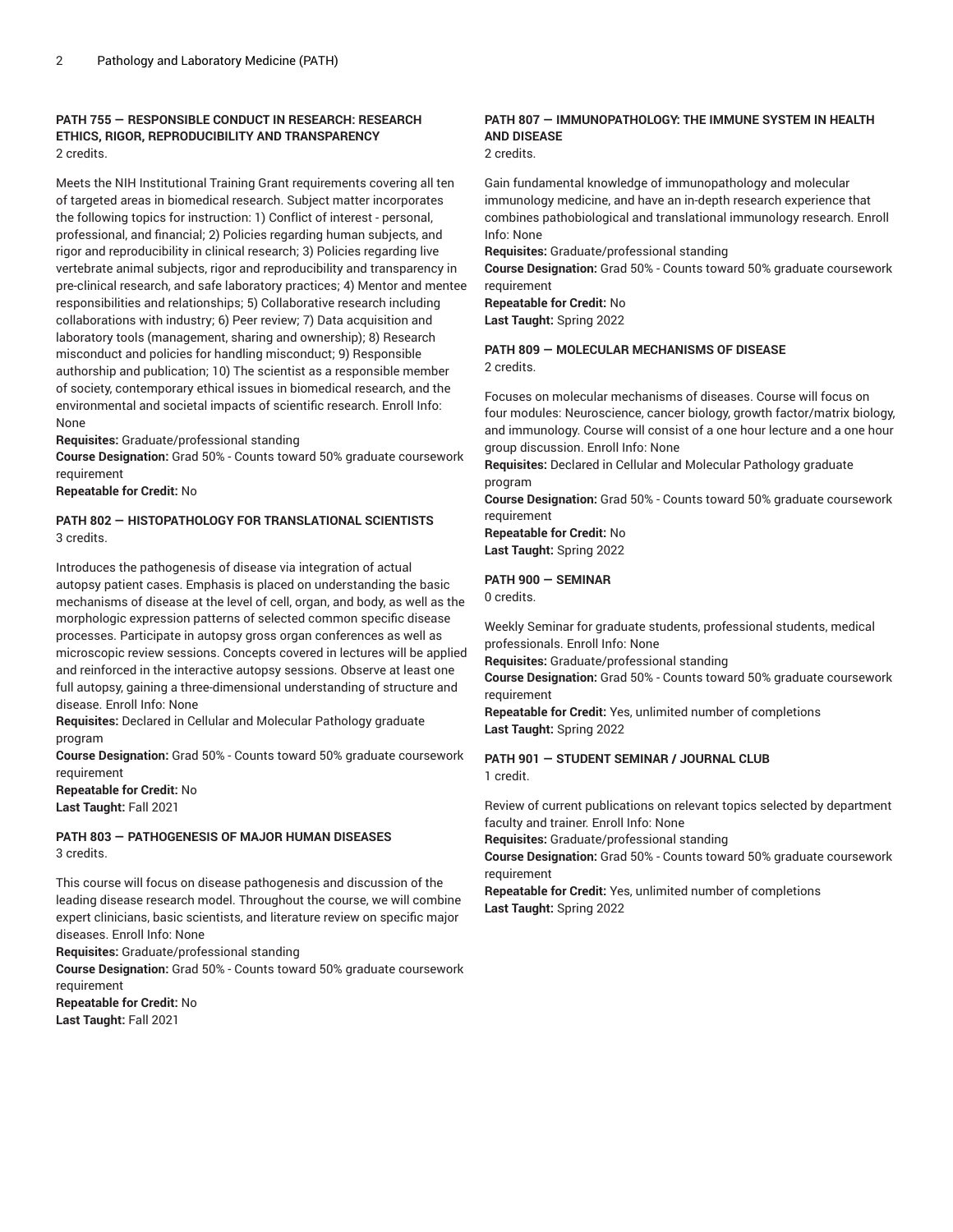#### **PATH 920 — GENERAL PATHOLOGY CLERKSHIP** 2-4 credits.

Understand the central role that diagnostic pathology and laboratory testing play in medical care in all specialties. Review your course work in anatomic and clinical Pathology and add to your fund of knowledge. Familiarize yourself with the workings of a busy diagnostic tissue laboratory. Participate in daily "clinical-pathologist" discussions concerning the effects of various pathological conditions as they relate to specific clinical problems. Understand the role of anatomic and clinical pathology as they contribute to the understanding of disease processes. Enroll Info: None

**Requisites:** Graduate/professional standing

**Course Designation:** Grad 50% - Counts toward 50% graduate coursework requirement

**Repeatable for Credit:** Yes, unlimited number of completions **Last Taught:** Spring 2022

# **PATH 921 — TRANSFUSION MEDICINE CUSTOMIZED** 2 credits.

Maximize preparedness for residency by correlating basic science concepts with practical decision-making in clinical transfusion medicine. Tested topics are customized based on the student's specialty interests. Topics include hemostasis, immunology of transfusions, transfusion reactions, red blood cell (RBC) antigens and antibodies, product modifications, lab tests, indications, therapeutic apheresis, blood donation, special patient populations and circumstances such as obstetrics or neonates, and massive transfusion in surgery and trauma. Enroll Info: None

**Requisites:** MED SC-M 810, 811, 812, and 813

**Course Designation:** Grad 50% - Counts toward 50% graduate coursework requirement

**Repeatable for Credit:** No **Last Taught:** Spring 2022

#### **PATH 922 — LABORATORY MEDICINE CUSTOMIZED** 2 credits.

Learn the basic science principles of common laboratory tests. Apply this knowledge to assignments in which you make clinical judgments and answer common patient questions about lab test interpretations. Customize the curriculum based on your specialty interests. Enroll Info: None

**Requisites:** MED SC-M 810, 811, 812, and 813 **Course Designation:** Grad 50% - Counts toward 50% graduate coursework requirement **Repeatable for Credit:** No

**Last Taught:** Spring 2022

#### **PATH 923 — SICKLE CELL DISEASE AND PUBLIC HEALTH** 2 credits.

Patients with sickle cell disease can present to any medical specialty with manifestations or complications of the disease. Using a diseasefocused biopsychosocial approach, the goal is the identification and understanding of barriers to health and the potential opportunities for improvement. The topics surveyed include: 1) clinical review, 2) community voices, 3) diversity, equity, and inclusion, 4) practical communication skills, 5) actionable examples of quality improvement, 6) health care systems, 7) economics, 8) global health, 9) ethics, and 10) advocacy via intellectual persuasion. Enroll Info: None **Requisites:** MED SCI-M 810, 811, 812 and 813 **Course Designation:** Grad 50% - Counts toward 50% graduate coursework requirement

**Repeatable for Credit:** No

## **PATH 926 — PATHOLOGY: CLINICAL MICROBIOLOGY-MARSHFIELD** 2-12 credits.

Clinical elective for fourth year medical students. Enroll Info: None **Requisites:** Declared in Medicine program

**Course Designation:** Grad 50% - Counts toward 50% graduate coursework requirement

**Repeatable for Credit:** Yes, unlimited number of completions **Last Taught:** Fall 2021

#### **PATH 949 — GENETICS THROUGH THE LIFE CYCLE** 4 credits.

The genome impacts human health and disease from the moment of conception throughout growth, development, and aging. This course offers a comprehensive overview of clinical laboratory testing in the fields of medical genetics and public health. Topics include how genetic testing is integrated into patient care, including prenatal genetics, newborn screening, genetic testing in children and adults, and oncology genetics. Students will develop a strong foundational knowledge of basic genetics principles, identify indications for genetic testing, interpret population screening results and the implications for public health, assess the utility of diagnostic testing, and recognize the limitations of genetic testing and clinical laboratory medicine. It is anticipated that students will incorporate these concepts, knowledge, experiences, and evidence in their future clinical practice. Enroll Info: None

**Requisites:** Declared in Medicine program

**Course Designation:** Grad 50% - Counts toward 50% graduate coursework requirement

**Repeatable for Credit:** No **Last Taught:** Spring 2022

# **PATH 950 — INFECTIOUS DISEASE DETECTIVES**

2 credits.

In much of the world, infection remains the leading cause of disease and death. While medicine has made great strides in the diagnosis and treatment of infection, new and deadly pathogens continue to emerge, and antibiotic resistance continues to grow. No matter what a physician's specialty, understanding principals of infectious disease manifestations, diagnosis and treatment are key. Enroll Info: None

**Requisites:** Declared in the Medical program with 4th year standing **Course Designation:** Grad 50% - Counts toward 50% graduate coursework requirement

**Repeatable for Credit:** No **Last Taught:** Spring 2022